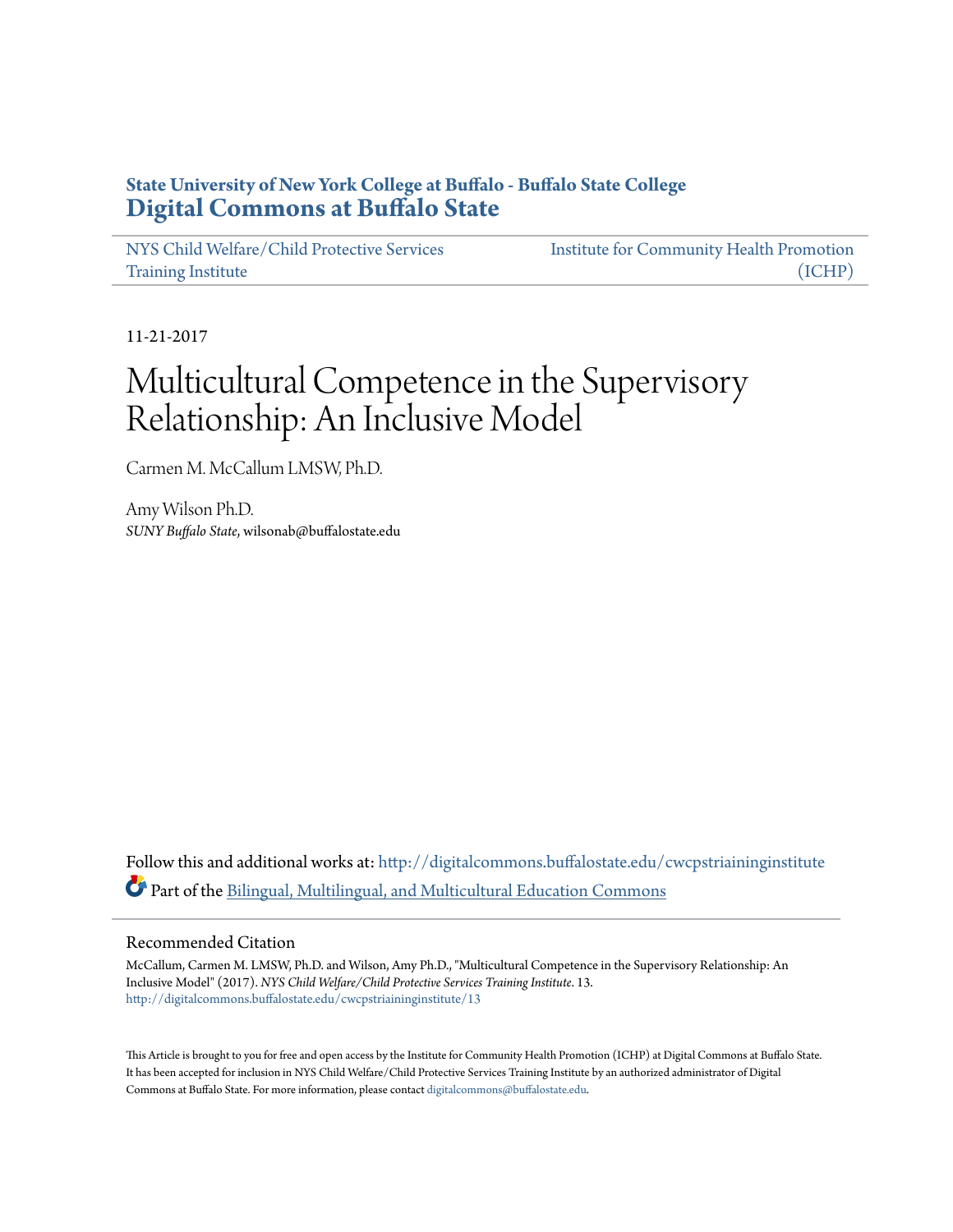Multicultural Competence 1

## **Multicultural Competence in the Supervisory Relationship: An Inclusive Model**

Carmen M. McCallum, Ph.D.

Assistant Professor

Eastern Michigan University

Amy B. Wilson, Ph.D.

Assistant Professor

Higher Education Administration

SUNY Buffalo State

*This study was supported by the SUNY Buffalo State Institute for Community Health Promotion Collaborative Research Initiative.*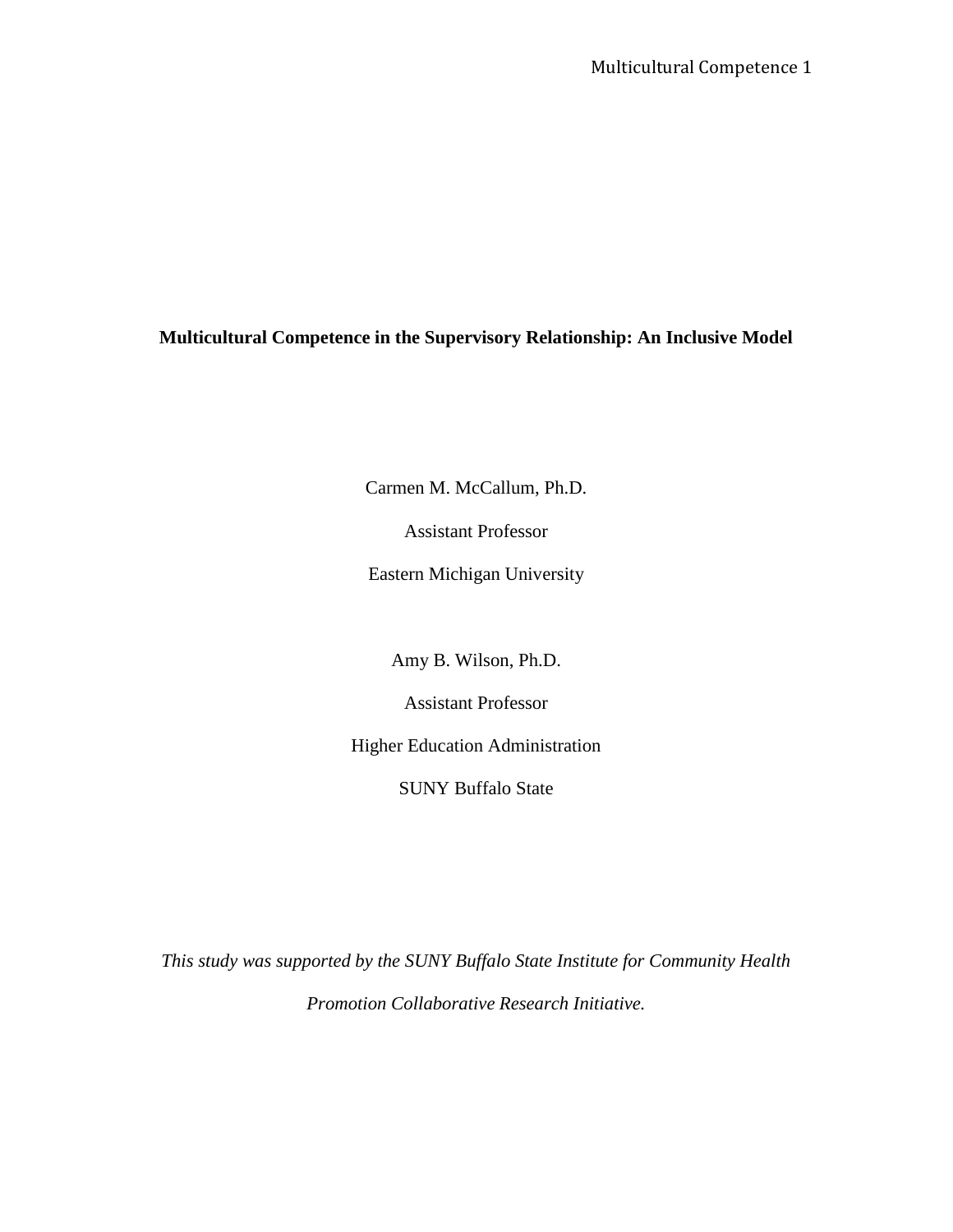## **Introduction**

As the United States continues to become increasingly diverse, the number of underrepresented populations being served by child welfare agencies is also steadily increasing. Children of color comprise 33 percent of the children in the United States but represent over 55 percent of children in the child welfare system (Detlaff, 2015; Pew Commission, 2014). Therefore, in addition to being concerned about child safety, wellbeing and permanency, agencies must also be concerned with the cultural issues that arise when working with diverse populations (Nathaniel, Howze & Prince, 2009). Empirical evidence confirms that the race of a child and their family has a measurable impact on whether or not a child will be removed from parental custody, the length of time they are in the system and the services that they receive (Casey Family Programs, 2007; Cohen, 2003). In order to ameliorate biases associated with race and ethnicity it is imperative that child welfare workers become aware of their own cultural biases and the impact cultural differences can have on the counselor-client relationship. This can be achieved by providing child welfare workers with the resources needed to work towards becoming multiculturally competent.

The American Psychological Association, the American Counseling Association, the National Organization for Human Service Education and the National Association of Social Workers have deemed that being multiculturally competent is necessary in order to be a proficient and effective child welfare worker (Burger, 2014). Multicultural competence means having the capacity to work effectively with people from a variety of ethnic, cultural, political, economic, and religious backgrounds (Sue, Arredondo, & McDavis, 1992). It includes being aware that values, beliefs, traditions, customs, and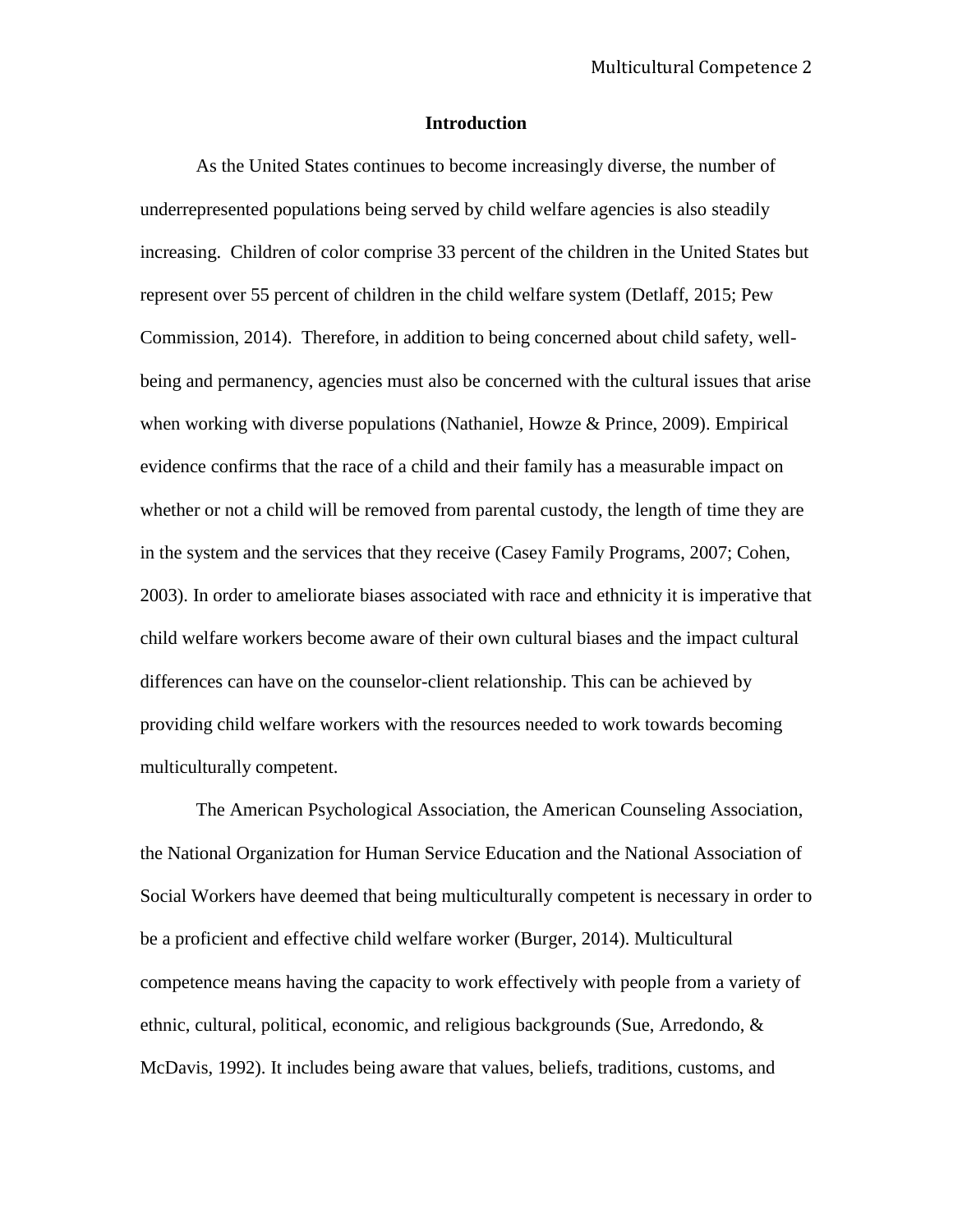parenting styles of the population being served can be distinctly different from the individual providing the services. Thus, culturally competent child welfare workers oftentimes have to set aside their personal opinions to best deliver services. Ideologies associated with multicultural competence are often introduced to child welfare workers during formalized coursework or training. However, oftentimes, these concepts are introduced and reinforced during supervision (Chopra, 2013; Hair & O'Donoghues, 2009; Inman, 2006; Soheilian, Inman, Klinger, Isenberg & Kulp, 2014).

Supervision is an integral context in which child welfare workers learn (Soheilian, Inman, Klinger, Isenberg & Kulp, 2014). As such, it is imperative that supervisors are multiculturally competent so that they may help educate supervisees on how to obtain the skills and knowledge necessary to be multiculturally competent. According to Fong (1994) and others (e.g., Chopra, 2013, Lawless, Gale & Bacigalupe, 2001), supervisors are expected to be culturally aware and have access to the knowledge and resources necessary to create working environments where supervisees are comfortable addressing and discussing multicultural issues. In situations where supervisees are not culturally competent, it is ultimately the responsibility of the supervisor to teach the supervisee cultural competencies they can use to better their work performance and ultimately better serve their clients (Chopra, 2013, Inman, 2006; Lawless et al., 2001). Thus, having a multicultural competent supervisor is extremely important in the supervisor-supervisee relationship within Child Welfare Services.

The important role that supervisors have in developing supervisees' multicultural competence is clear. What remains unclear is what multicultural supervision looks like in practice. This article will provide a brief summary of more recent research that was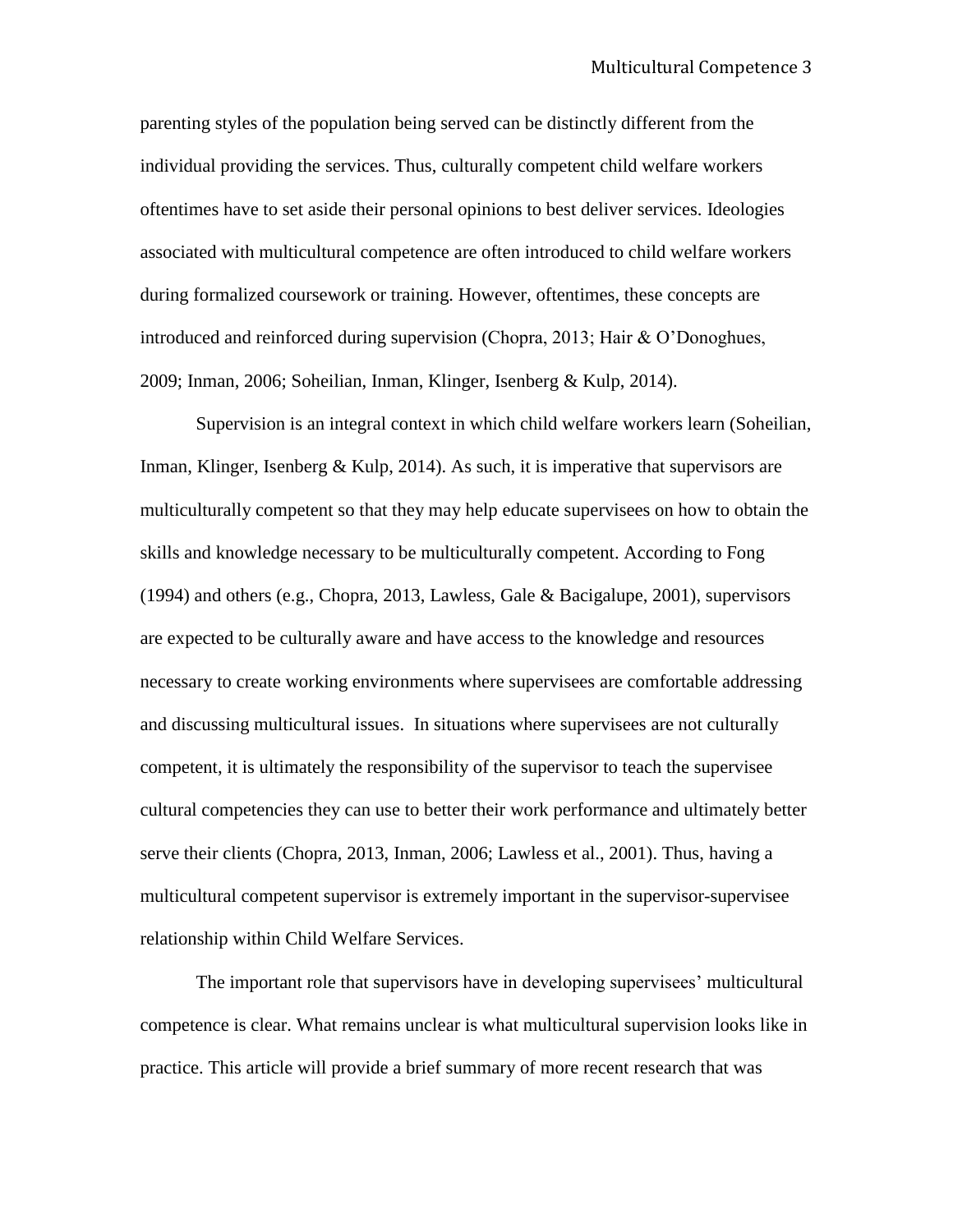conducted within a higher education administration setting that describes the behavior, skills and actions of supervisors who were recognized as multiculturally competent by their supervisees. Next, the authors will propose an inclusive supervision model that when translated into the field of human services may help enhance supervision practices.

#### **Literature Review**

The literature on multicultural supervision within the field of human services is limited. Scholars have focused on the multicultural competence of supervisors (Inman, 2006) or supervisee's perceptions of supervisors' multicultural competence (Soheilian et al., 2014) but the role of multiculturalism within the supervisory relationship has yet to be thoroughly explored (Inman, 2006; Soheilian et al., 2014). The current literature suggests that effective supervisors are culturally aware and have the knowledge and skills necessary to work with diverse populations (Inman, 2006; Sue et al., 1992). Research also reveals that a supervisor's multicultural competence greatly affects the supervisorsupervisee relationship (Green & Dekkers, 2010). When supervisee's perceive that their supervisor is multiculturally competent they report a higher level of satisfaction with supervision (Inman, 2006). When supervisors are multiculturally competent supervisees are also more willing to have discussions about diversity and power dynamics during supervision, which contributes to their ability to best serve clients. Despite this emphasis on multicultural competency and supervision in the literature, few scholars have examined "what supervisors say and do in supervision that translates into culturally responsible work with clients" (Soheilian et al., 2014, p. 380) or what multicultural supervision ilooks like with supervisees. This lack of knowledge makes it difficult to educate supervisors on how to engage in multicultural supervision. In fact, research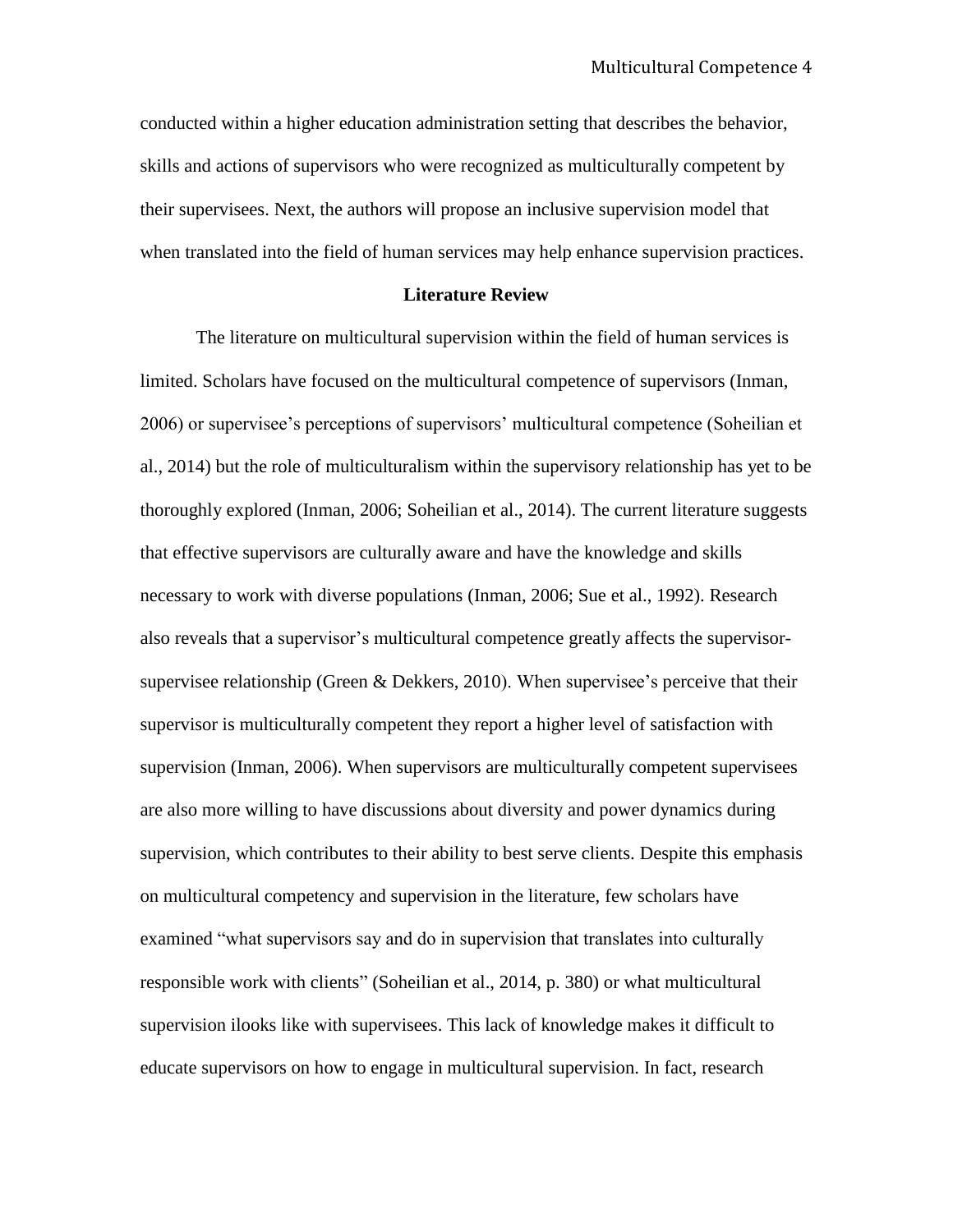indicates that most supervisors have not been trained on how to supervise from a multicultural perspective (D'Andrea & Daniels, 1997). This phenomenon warranted scholars to explore the tangible acts that comprise multicultural supervision.

Seeking to understand the attitudes, beliefs, knowledge, and skills necessary to provide culturally competent counseling in a multicultural society, Butler (2004) reviewed theoretical and empirical literature on multicultural competence in the supervisory relationship amongst school counselors. His review summarized a multitude of characteristics that multiculturally competent supervisors should have. For example, multicultural supervisors should be flexible, critical thinkers and willing to work across diverse groups to learn and resolve differences. In addition to discussing characteristics, supervisors can use experimental learning to enhance supervisees' accuracy of judgments, attitudes, and assumptions about diverse clients (Butler, 2004; Pedersen, 2000). Supervisors should also embrace opportunities to learn from diverse populations (Butler, 2004; Hays, 2001; McGrath & Axelson, 1999).

Soheilian et al., (2014) surveyed 115 supervisees across a variety of fields within human services on their perceptions of culturally competent supervision. Supervisees suggested that culturally competent supervisors: facilitate exploration of cultural issues, discuss culturally appropriate treatment plans, facilitate self-awareness of supervisees within the supervisory session, challenge and encourage cultural openness, focus on alliances between supervisee and client, encourage learning, focus on general cultural issues, and self disclose personal information when deemed appropriate. This literature further supports the need for understanding how supervisors demonstrate multicultural competence and the impact it has on the work environment and satisfaction.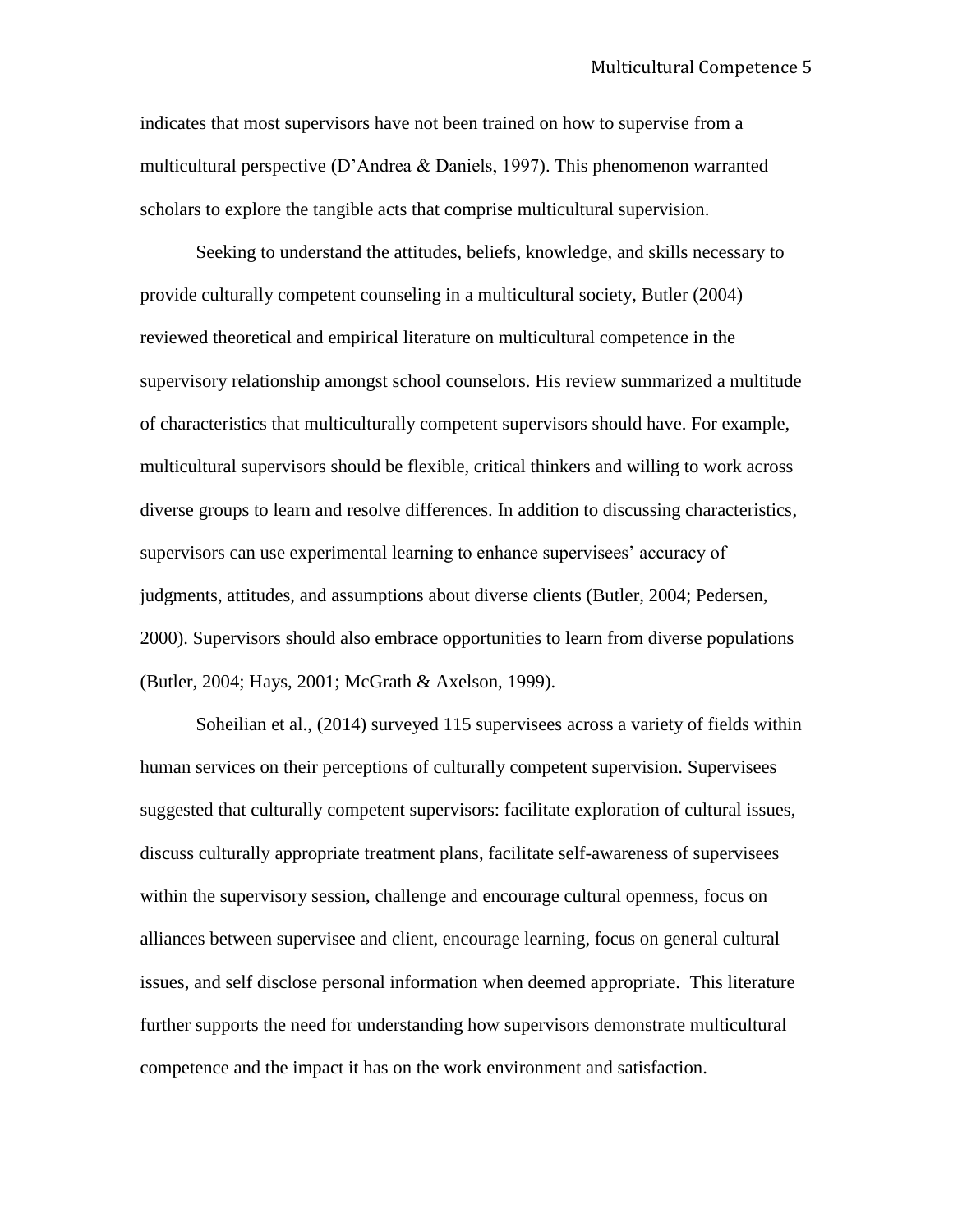## **Inclusive Supervision Model**

A qualitative examination of multicultural supervision within higher education and student affairs administration was conducted to further understand what supervisors specifically do that demonstrates their multicultural competence within the work environment. Higher education and student affairs administrators are typically responsible for student service areas of campus and largely responsible for advising and counseling college students. Supervision within higher education administration is similar to models employed in human services in that there are multiple layers of supervisory relationships, both fields are based in counseling and helping skills, and both fields serve increasingly diverse populations. It could also be said that the staff within both of these industries is also becoming increasingly diverse, justifying a more inclusive approach to supervision.

Multicultural competence has previously been defined in student affairs as a tripartite model of multicultural awareness, knowledge and skills (Pope & Reynolds, 1997). This definition informed the present research on multicultural supervision, which sought to explore and identify the skills and practices of multiculturally competent supervisors. A sampling of student affairs administrators was invited to participate in the study if they identified their supervisor as multiculturally competent. Participants participated in a semi-structured interview in which they were asked to articulate what their supervisor does that demonstrates their multicultural competence. In general the results demonstrated the intentional efforts of supervisors to embody the values of diversity and multiculturalism in every action and interaction, moving beyond multicultural competence to a more comprehensive philosophy of inclusion. Hence the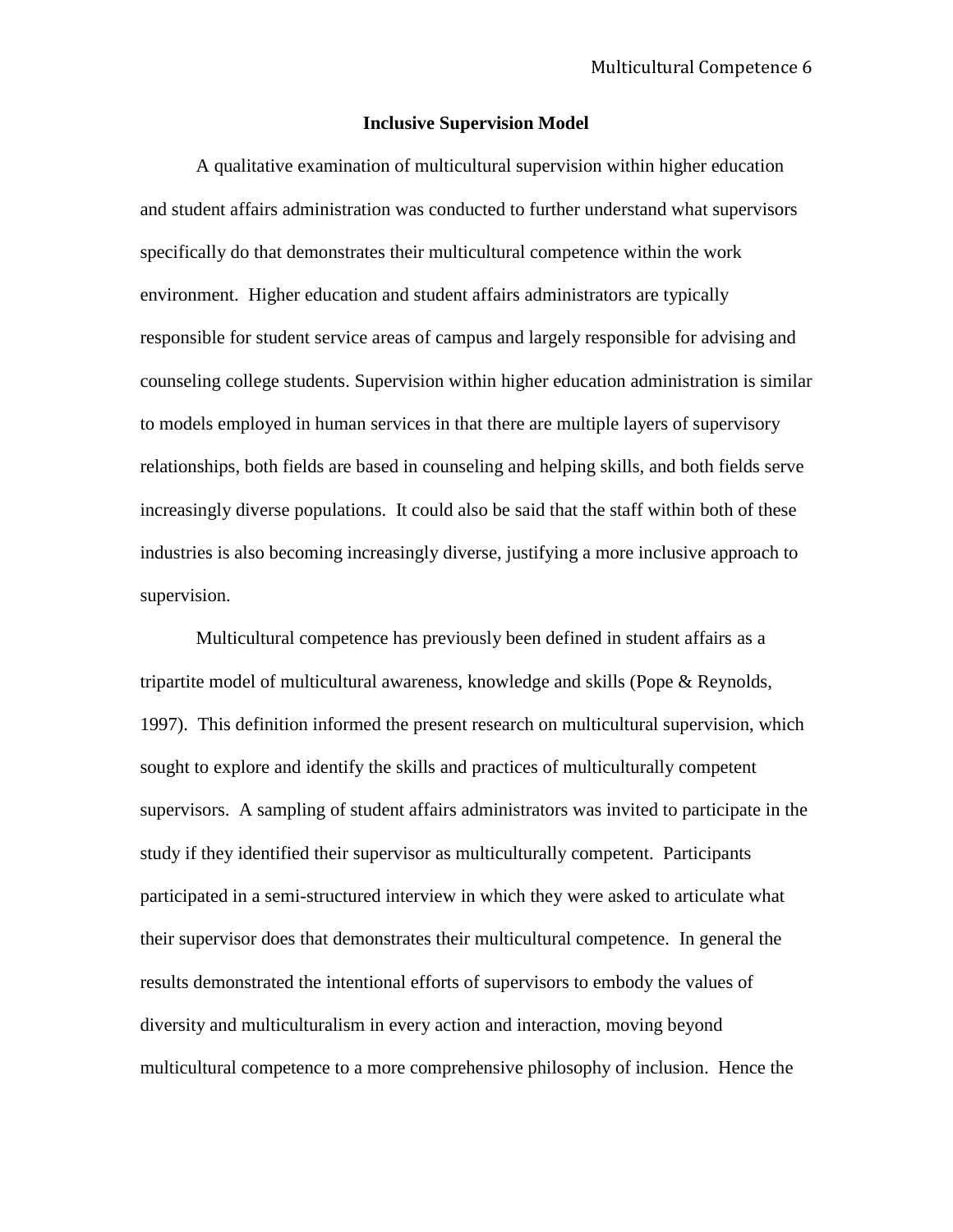authors have identified this model of supervision as *Inclusive Supervision*, to represent both the intended goals and the intentional approach to effective supervision. The four major tenets of the model are Supervisor Vulnerability, Creation of Safe Spaces, Capacity Building in Others, and Cultivating the Whole-Self (Figure 1).

## **Figure 1**



## **Supervisor Vulnerability**

While multicultural knowledge has been identified as an important piece of multicultural competence (Pope & Reynolds, 1997), a supervisor's willingness to admit to their lack of knowledge is equally important in demonstrating multicultural competence in the supervisory relationship. Inclusive supervisors are open and honest about their areas of deficit, willing to admit they may not know everything, and most importantly, are willing to demonstrate this with those they supervise without fear of appearing incompetent. Supervisors who admit to lacking knowledge or expertise related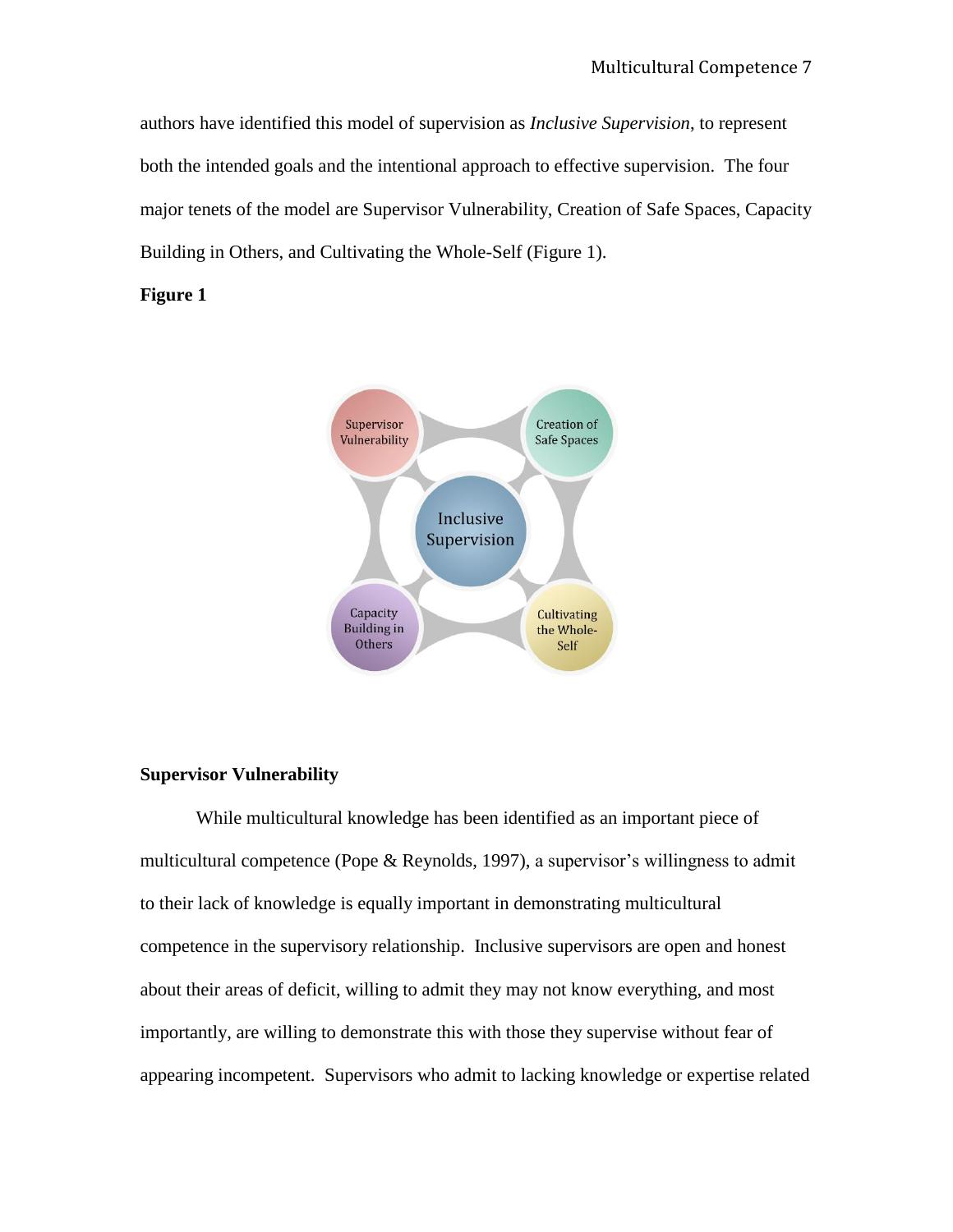to areas of diversity, facilitate more trusting relationships with supervisees, particularly when this is coupled with a desire to learn. Inclusive supervisors openly ask questions related to diversity and enhancing their understanding of their staff and are perceived as more multiculturally competent than those who appear to know everything. In fact, a supervisor's inability to admit to one's lack of knowledge may be seen a potential barrier to demonstrating multicultural competence in the supervisory relationship. Acts of vulnerability are of particular importance in senior management and leadership, where positional authority may create unintended barriers in communication and interaction. A supervisor's vulnerability is critical for establishing open and trusting supervisory relationships where cultural mistakes can be made.

## **Creating Safe Spaces**

Supervisors are responsible for the culture of their departments and therefore responsible for creating safe spaces where all staff are comfortable engaging in discussions about diversity and differences. Inclusive supervisors are open, approachable and personable, and facilitate an environment where questions can be raised and differences can be discussed without fear of judgment. Safe spaces are generally the result of supervisor vulnerability, where supervisors model the ability to make cultural mistakes and create a space to ask questions and gain clarity. Creating safe spaces also involves neutralizing the hierarchical structure of the organization so that everyone feels as though their voice is valued and that aspects of their identity are valued in the work environment. This may involve one-on-one conversations to get to know individuals and understand perspectives, or it may mean inviting more individuals around the table to ensure inclusion and contribution. Supervisors who create safe spaces are not confined to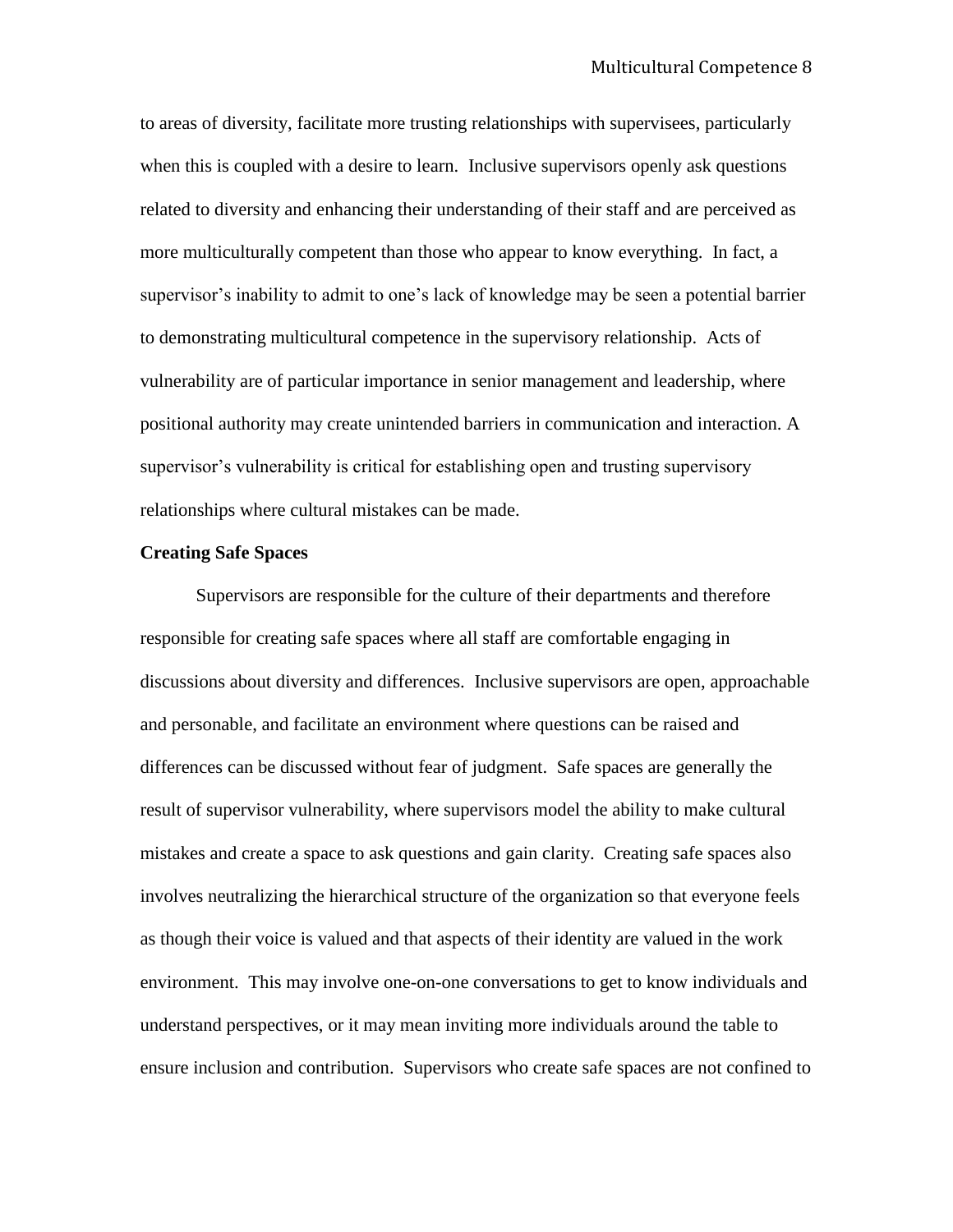the walls of their own department, but are seemingly able to re-create these spaces throughout the organization by recognizing, affirming and valuing the voices of all creating more open dialogue and room for critical conversations. Inclusive supervisors who create safe spaces in turn enhance the multicultural competence of those they supervise.

## **Capacity Building in Others**

Capacity building in others refers to the impact that multiculturally competent supervisors have on their supervisee's competence and capacity for inclusive supervision. Capacity building can be the development of soft and tangible skills that will facilitate the supervisee's multicultural awareness, knowledge and skills, particularly as it relates to inclusive supervision. Supervisors build capacity by helping supervisees navigate their position in the organization and helping them understand the organizational climate. This involves connecting supervisees with others in the department, or the organization, who might be a resource or mentor, particularly related to aspects of their identity in which the supervisor may not be knowledgeable. Capacity building also refers to supervisors who encourage supervisees to find their voice and have agency in the organization. This means allowing supervisees to be the architects of their own experience, capable of making mistakes, and learning from those experiences. This of course is possible within the context of a safe space and a trusting supervisory relationship. Capacity building in others can be accomplished both formally and informally. Formal means involve the supervisor's intentional provision or encouragement to participate in professional development focused on diversity or intentional conversations within the supervisory one-on-one that link to professional goals and competency related to diversity. Informal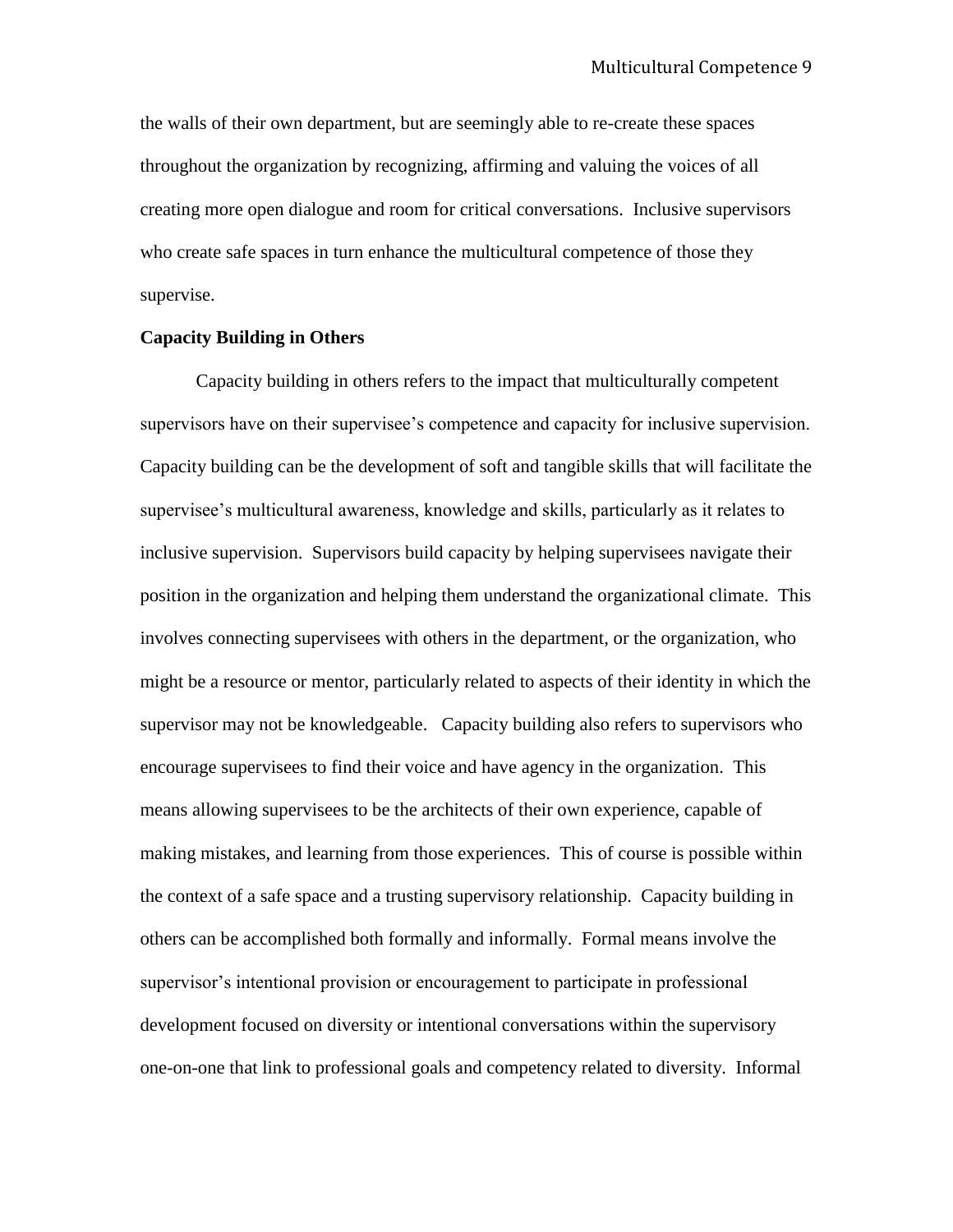aspects of capacity building include a supervisor's modeling of ethical behavior, their ability to facilitate impromptu conversations about diversity, and their general approach to day-to-day interactions that reflect an ethic and inquiry of care. When supervisees make cultural mistakes or use language that is not inclusive, multiculturally competent supervisors are careful to educate vs. correct, which further enhances the supervisee's multicultural awareness and knowledge and models the skills for creating safe and inclusive environments.

#### **Cultivating the Whole-Self**

The final tenet of inclusive supervision is cultivating the whole-self, which refers to a supervisor's ability to recognize and value the multiple intersecting identities of their supervisees and work to create environments that are supportive of individual differences. This singular approach to supervision considers an individual's culture, hobbies, personal obligations and values and how those may intersect with one's professional self. Inclusive supervisors create spaces in which their supervisees can openly celebrate and discuss the various aspects of their identity and bring their whole-self into the work environment without fear of judgment. Inclusive supervisors successfully navigate the personal and professional boundaries of the supervisory relationship, understanding how individuals who are truly able to be themselves in the workplace will be more satisfied and productive. Cultivating the whole-self implies supervisor's must get to know the staff they supervise to understand their individual cultural values. Inclusive supervisors are great relationship builders because they employ a person-first approach understanding the value and impact this will ultimately have on task and productivity. Supervisor's committed to cultivating the whole-self find ways to assist supervisees in their personal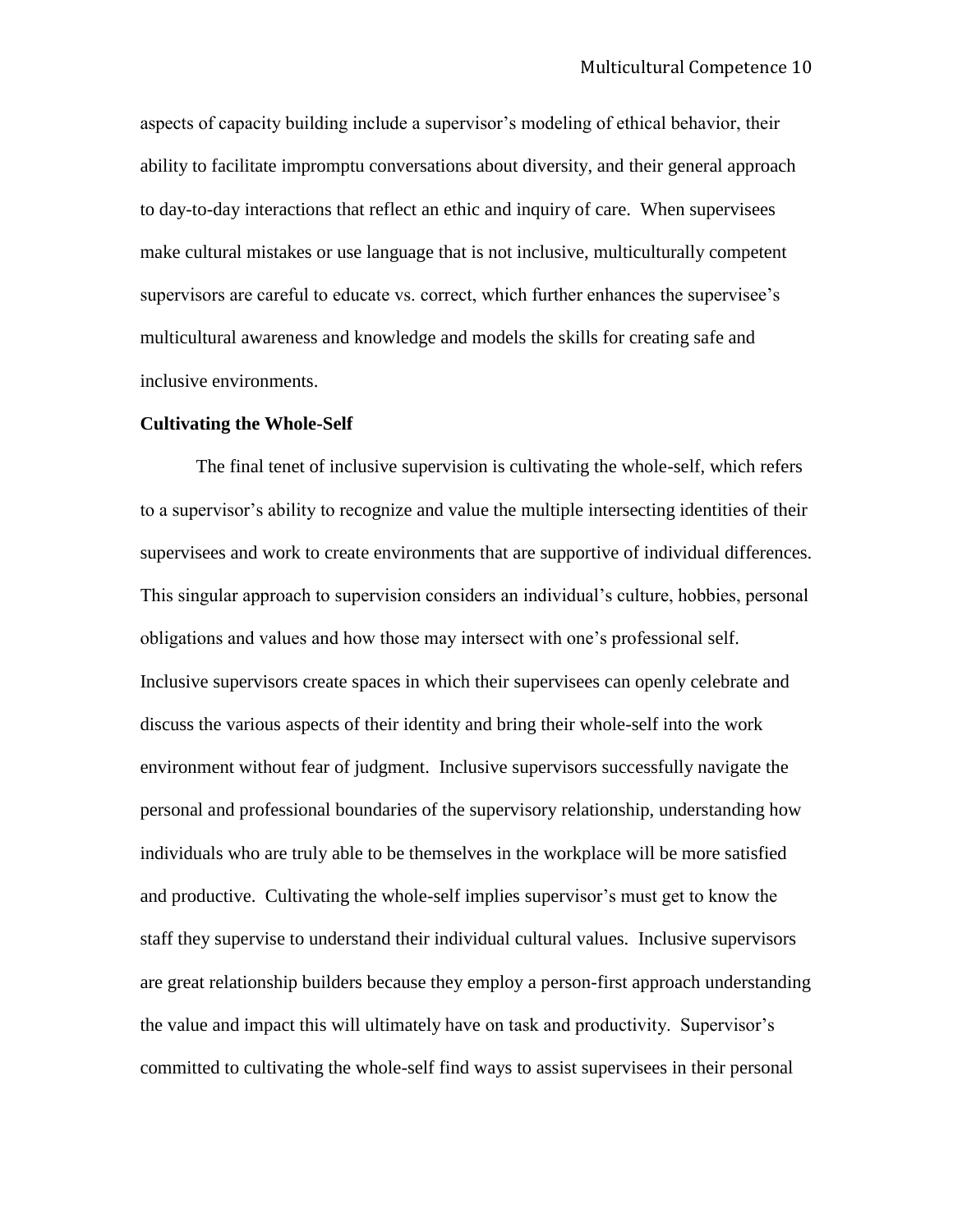and professional development, all of which can be done informally or formally, through one-on-one's, staff development initiatives, or simple interactions in the office. The ability to get to know staff individually and personally is more easily facilitated in an environment where trust has been established and where staff feel comfortable expressing themselves, making supervisor's vulnerability and their ability to create safe spaces critical elements of inclusive supervision.

## **Implications for Practice & Future Research**

The above model of *Inclusive Supervision* provides a framework through which to assess supervision practices, develop further training, and educate future professionals in the field of human services and child welfare. While the model was developed within the context of higher education and student affairs administration, it has potential for transferability within multiple industries that work with diverse populations and have a commitment to supporting and helping. The disproportionate number of children of color in the child welfare system (Detlaff, 2015) has multiple implications and considerations for professionals in the field. Specifically, are staff and counselors multiculturally competent in the way they work with clients in the system and how is this modeled in supervisory practices at all levels? If supervisors are not demonstrating multicultural competence through inclusive supervision practices then what values are being modeled for staff? To create a culture and environment where everyone lives a philosophy of inclusion, supervisors must model the skills and behaviors they wish to see in others. In addition, staff satisfaction and retention are of importance in an industry in which burnout is common (Johnco, Alloum, Olson, & Edwards, 2014). Previous research has suggested that poor supervision is a factor in staff turnover and intentions to leave (Augsberger,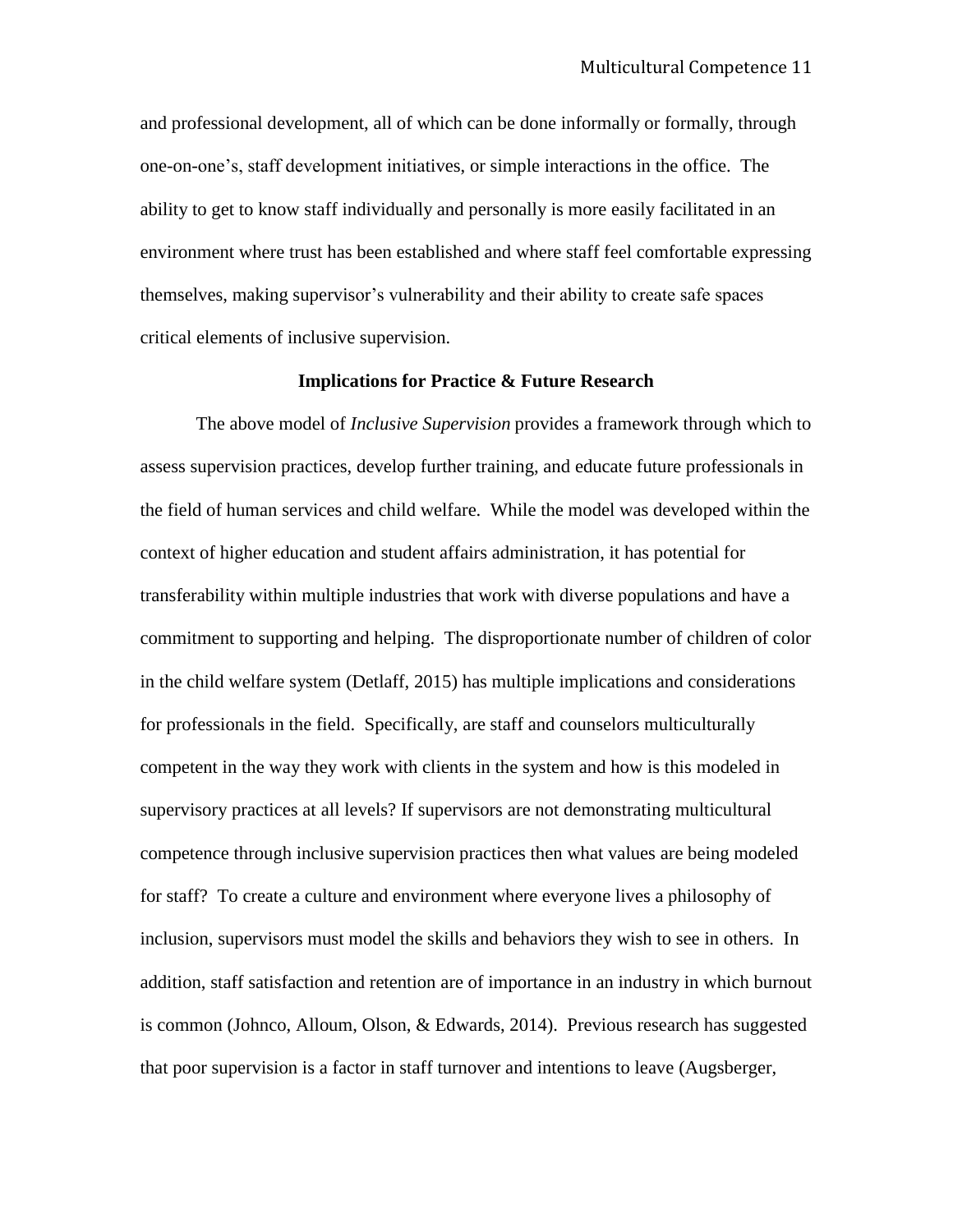Schudrich, McGowan, & Auerbach, 2012) while good supervision has been linked to increased staff retention (Smith, 2005). Much of the research cited previously indicates the value of supervision from a multicultural perspective, yet little research has provided ways in which to operationalize this philosophy. While it may be argued that all supervision should be multicultural supervision, the *Inclusive Supervision* model provides a foundation for understanding what multicultural competence looks like in the context of a supervisory relationship.

Future research might examine multicultural supervision specifically within human services and child welfare to determine the relevancy of the *Inclusive Supervision*  model specifically within this field. Additionally, an examination of barriers to demonstrating multicultural competence in the supervisory relationship may further enhance understanding of how to practice inclusive supervision, and finally, more specific research should be conducted to understand what factors impact an individual's ability to practice inclusive supervision. This combined research would provide a comprehensive understanding of what inclusive supervision looks like and how best to train and prepare future supervisors.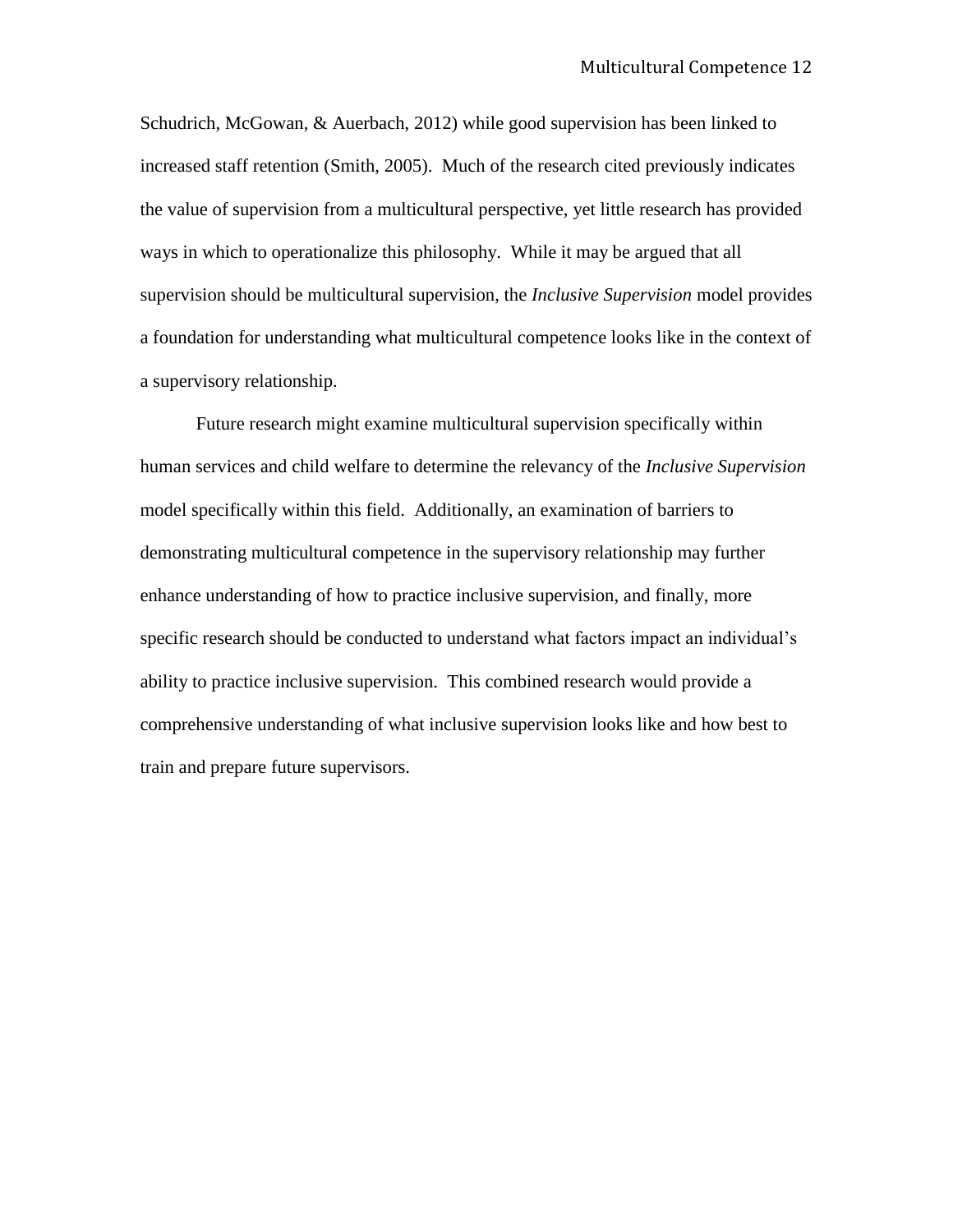## **References**

- Ancis, J., & Ladany, N. (2010). A multicultural framework for counselor supervision: Knowledge and skills. In N. Ladany & L. Bradley (Eds.), Counselor supervision (4th ed., pp. 53–95). New York, NY: Routledge.
- Augsberger, A., Schudrich, W., McGowan, B.G., & Auerbach, C. (2012). Respect in the workplace: A mixed methods study of retention and turnover in the voluntary child welfare sector. *Children and Youth Services Review, 34*(7), 1222–1229, [http://dx.doi.org/10.1016/j.childyouth.2012.02.016.](http://dx.doi.org/10.1016/j.childyouth.2012.02.016)
- Burger, W. (2014). *Human services in contemporary America.* Belmont, CA: Cengage Learning.
- Butler, S. K. (2004). Multicultural sensitivity and competence in the clinical supervision of school counselors and school psychologists: A context for providing competent services in a multicultural society. *The Clinical Supervisor*, *22*(1), 125-141.
- Casey Family Programs. (2007). Engaging communities in taking a stand for children and families: Leadership development and strategic planning in the Texas child welfare system. [Online] Available: http://www.casey.org/Resources/Publications/ TexasLeadershipChronicle.htm
- Chopra, T. (2013). All Supervision is Multicultural: A Review of Literature on the Need for Multicultural Supervision in Counseling. *Psychological Studies*, *58*(3), 335- 338.
- Cohen, E. (2003). Framework for culturally competent decision making in child welfare. *Child Welfare, 82*(2), 143–156.
- D'Andrea, M., & Daniels, J. (1997). Multicultural counseling supervision: Central issues, theoretical considerations, and practical strategies. In D. B. Pope-Davis & H. L. K. Coleman (Eds.), Multicultural counseling competencies: Assessment, education and training, and supervision (pp. 290-309). Thousand Oaks, CA: Sage.
- Detlaff, A. J. (2015, Winter). Racial disproportionality and disparities in the child welfare system. *CW360 Culturally Responsive Child Welfare Practice,* pp. 4-5.
- Green, M. S., & Dekkers, T. D. (2010). Attending to power and diversity in supervision: An exploration of supervisee learning outcomes and satisfaction with supervision. *Journal of Feminist Family Therapy*, *22*(4), 293-312.
- Hair, H. J., & O'Donoghue, K. (2009). Culturally relevant, socially just social work supervision: Becoming visible through a social constructionist lens. *Journal of Ethnic & Cultural Diversity in Social Work*, *18*(1-2), 70-88.